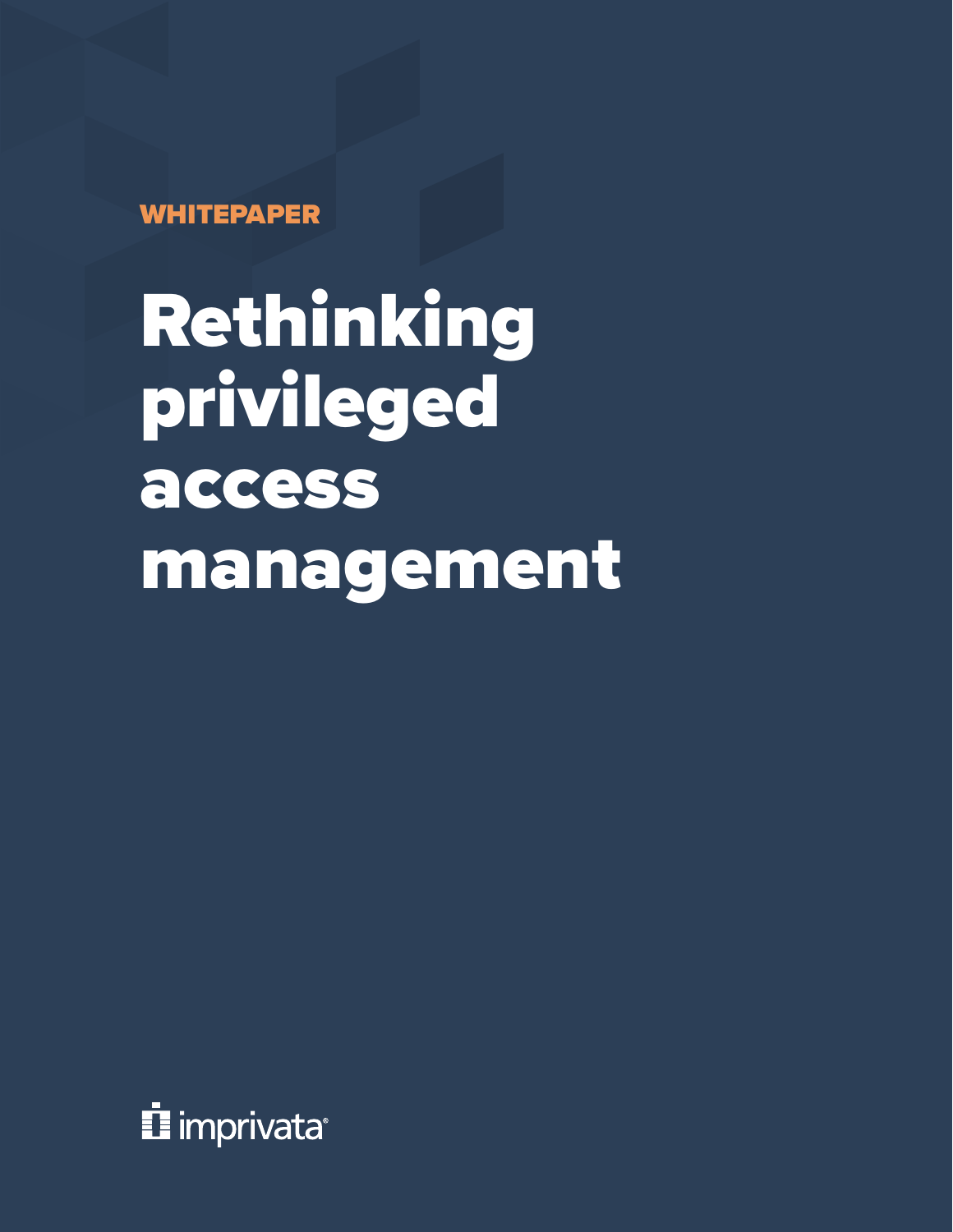Gartner lists privileged access management (PAM) as a top security project for chief information security officers (CISOs) that can provide immediate benefits.

But privileged users and accounts are not new to businesses or IT departments. Managers, system administrators, and IT professionals have used privileged accounts to access critical systems for years. So, what has changed to make PAM a top security project for CISOs?

While we often hear about individual user accounts getting compromised, denial-of-service attacks, or even cyber espionage in the news, they are not always the most common attacks.

74%

In fact, many studies report that it is actually "privileged misuse" that is the second-most common category of attack. With the average breach taking weeks or even months to detect, the risk to your business can be substantial. This makes privileged access management a top priority for all organizations.

of breached companies say the breach involved access to a privileged account

Executives are surprised to learn that many organizations have more privileged account logins and passwords then individual / employee logins. Privileged accounts come in many different forms from admin, domain, emergency, service, to application. Often these account logins and passwords are known and shared across teams or team members.

If a privileged account is compromised, the risk can be significantly greater as the hacker now has access to a higher level of system features and sensitive information. Not only can hackers move around your network, applications, and equipment, they can add, update, or delete settings and users, as well as create persistent backdoors into the network.

The sheer volume of privileged accounts and the sharing of credentials make it hard for businesses to manage. More importantly, it makes privileged account a big target for hackers.

### **Manual strategies aren't enough**

Traditionally, companies have managed privileged accounts and credentials using manual processes and password enforcement. It's not unusual for organizations to rely on spreadsheets or a basic password manager (a bit of an improvement over a spreadsheet) to keep track of account controls. But a manual process can quickly become hard to manage and outdated. Often times, spreadsheets and password managers are not updated when new accounts are created or when employees leave and passwords need to be changed.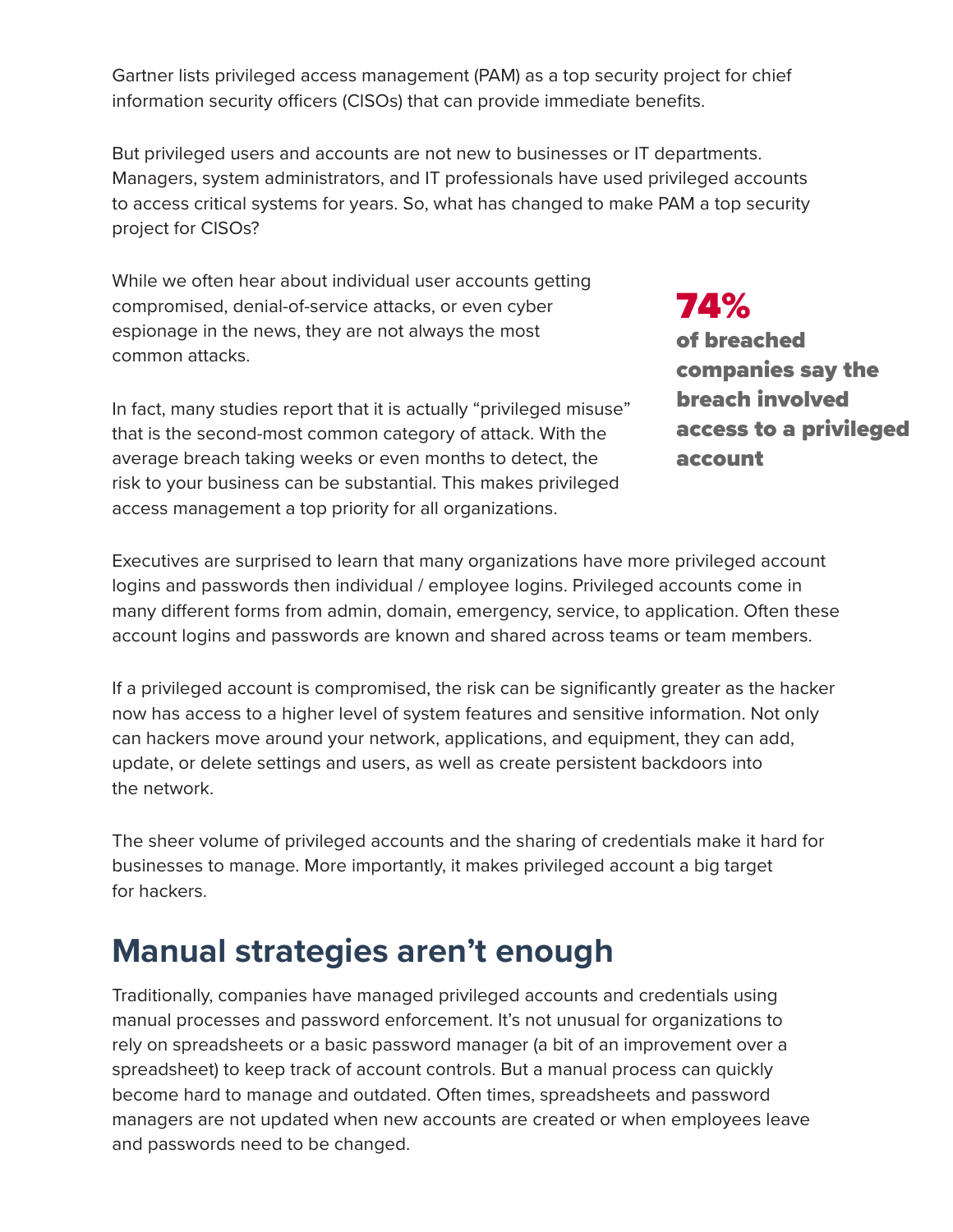Relying on password policies alone can also cause you to fall short in providing advanced security to devices and servers. Longer and more complex passwords aren't sufficient protection when the account information is shared. Plus, password policies do not provide an audit trail on who is accessing your IT systems.

The changing IT landscape and rise of cloud services and applications make manual approaches even more challenging. Today, there are multiple layers of technology with an organization with HR, marketing, and supply chain managing their own specific applications or technology. This makes manual account and permissions management impossible for IT teams.

### **Privileged access management software**

Privileged access management solutions are available and help organizations better control and monitor privileged access to anything within the network. PAM solutions help distribute user information and access controls by managing which access controls and permissions get assigned to devices and computer systems. Utilizing a central platform has the benefit of controlling all account access and permissions easily, as well as providing a central management and monitoring solution.

Gartner says that "privileged access management, is intended to make it harder for attackers to access privileged accounts as well as allowing security teams to monitor behaviors for unusual access."1

1. [https://www.gartner.com/smarterwithgartner/gartner](https://www.gartner.com/smarterwithgartner/gartner-top-10-security-projects-for-2018)[top-10-security-projects-for-2018](https://www.gartner.com/smarterwithgartner/gartner-top-10-security-projects-for-2018)

**The simple way to secure privileged accounts**



#### **Discover**

Find privileged accounts on network devices: computer local administrators, factory defaults, IoT logins, router, firewall default accounts, and more.

#### Share

Store privileged credentials in an encrypted vault with capability to share them among team members and external contractors, as well as use them in scripts and workflows via APIs.

#### Rotate

Change passwords for privileged accounts periodically or after certain events so that the PAM system is the only source of up-to-date information on passwords and certificates.

#### **Delegate**

Elevate privileges of regular users for designated tasks in a managed, permissions-controlled way with audit log capability.

#### **Connect**

Let designated users establish sessions to remote computers with disclosing credentials, providing a session recording for future audit needs.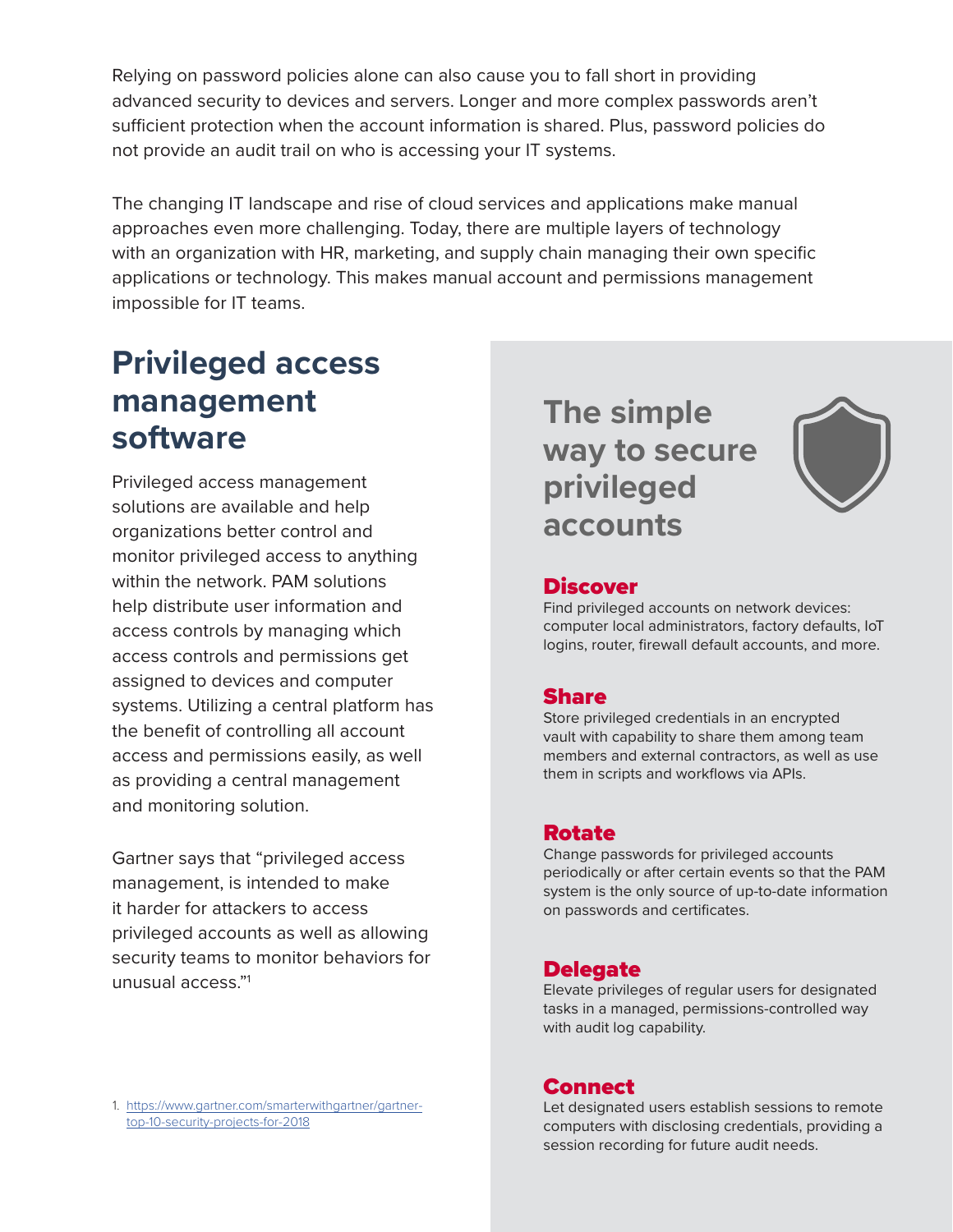To help mitigate many of the risks, organizations face, privileged access management software features:

- **• Authorized system access |** Many organizations are solely focused on blocking access to devices, servers, or systems, when, in reality, controlling who is allowed access is even more important. PAM solutions provide controls to define the applications, systems, devices, or servers that specific accounts can access as well as the approval and time allowed.
- **• Just-in-time access |** Who, when, and why an IT or end user account accesses systems within the corporate network is an important part of any cybersecurity plan. PAM systems, provide just-in-time approved account and access control, ensuring that accounts only have access when needed and if and when that access is approved.
- **• No direct account access |** A PAM system ensures that all accounts are protected and hidden. Secured connections are then used, with the required or needed credentials provided through the secure credential store. If an IT administrator or end user does not know the credentials for systems, then, in the unlikely event of a phishing attack, these credentials cannot be compromised.
- **• Central management |** A key factor in using a PAM solution is the ability to manage it centrally, making it easy to perform updates, management, and tasks that instantly affect any user requiring access to the account credentials or accessing systems.
- **• Unalterable audit trail |** An unalterable trail log of all actions, events, and activity performed by any account is also kept, allowing for better forensics in the unlikely event of a security and data breach. Security and IT Teams can then be notified immediately of issues, as well as run reports on any account within the authentication store.

### 83%

of all organizations do not have adequate PAM practices to prevent breaches

49% of businesses do not have strong user access policies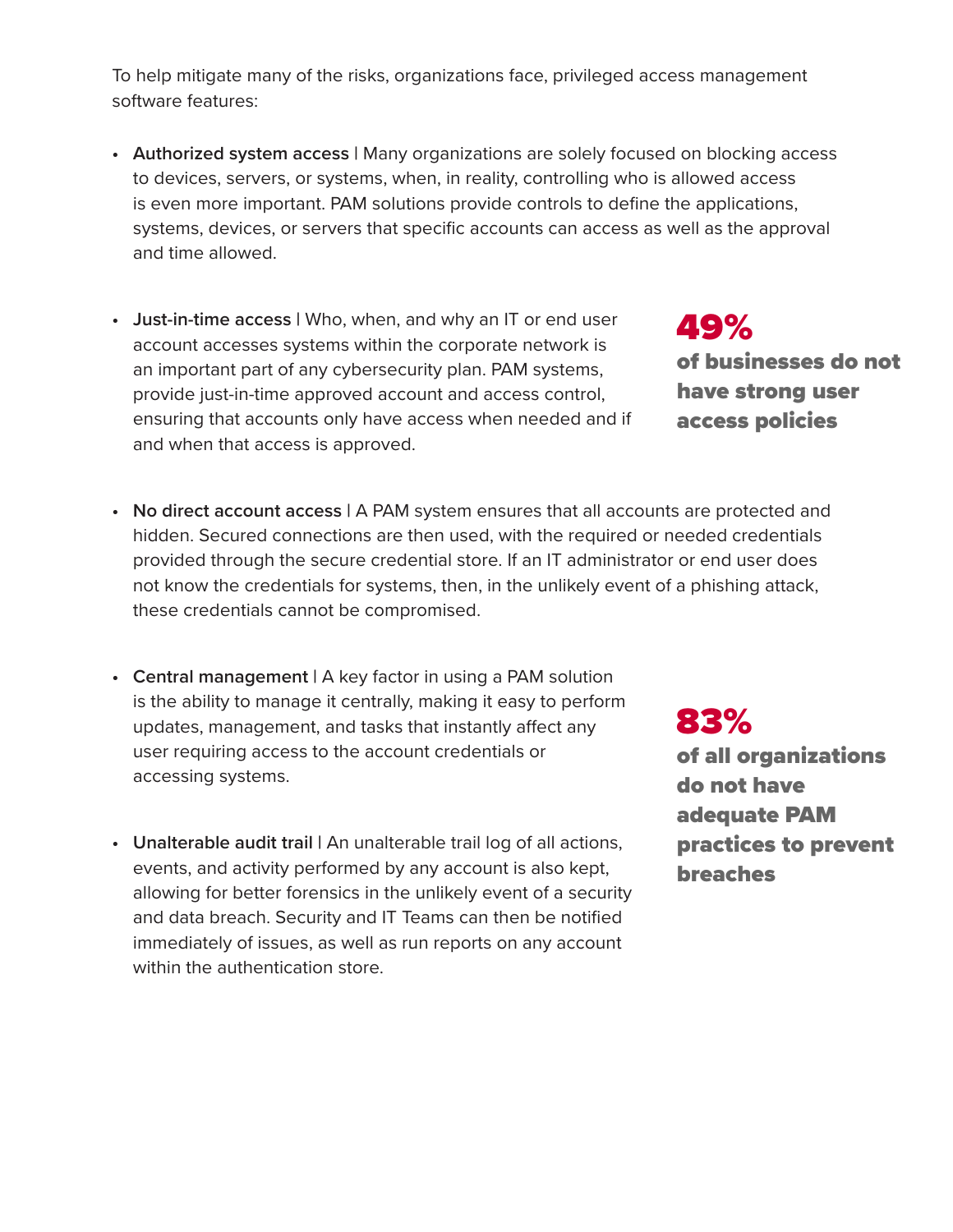### **Tips for selecting PAM software**

For many businesses, PAM solutions have felt out of reach to due to cost, IT resources, and complexity. Today, that is all changing due to new modern and affordable PAM solutions. When evaluating PAM solutions, consider the follow questions:

1. How is the PAM solution deployed? Can it work on-premises or in the cloud? In physical or virtual environments? Hosted on Windows or Linux OS?

## \$3.92 million

is the average cost of a data breach, with costs in the healthcare industry topping \$6.45 million

- 2. What is the solution's pricing model? Is it a unified pricing model?
- 3. How long does it take to implement? What does the client install and server footprint look like, and is it agentless?
- 4. Can you store and share secret data securely with credentials?
- 5. Can you automate tasks such as password resets and discovery for servers and network devices?
- 6. Does it offer a full audit trail for all privileged access and permissions? Extensive logging and reports, as well as integration into other systems?
- 7. Can you establish secured connections to remote devices and system?

### **Conclusion**

A lot has changed in the security world, but one thing remains the same – compromised or misused privileged accounts are responsible for too many data breaches. It's now time for companies to rethink their manual approach to PAM. Today's PAM solutions are easy to install, affordable, and cloud-ready. PAM is one IT project that CISOs can implement immediately to significantly reduce risk, secure their networks and information, and realize a big business impact.